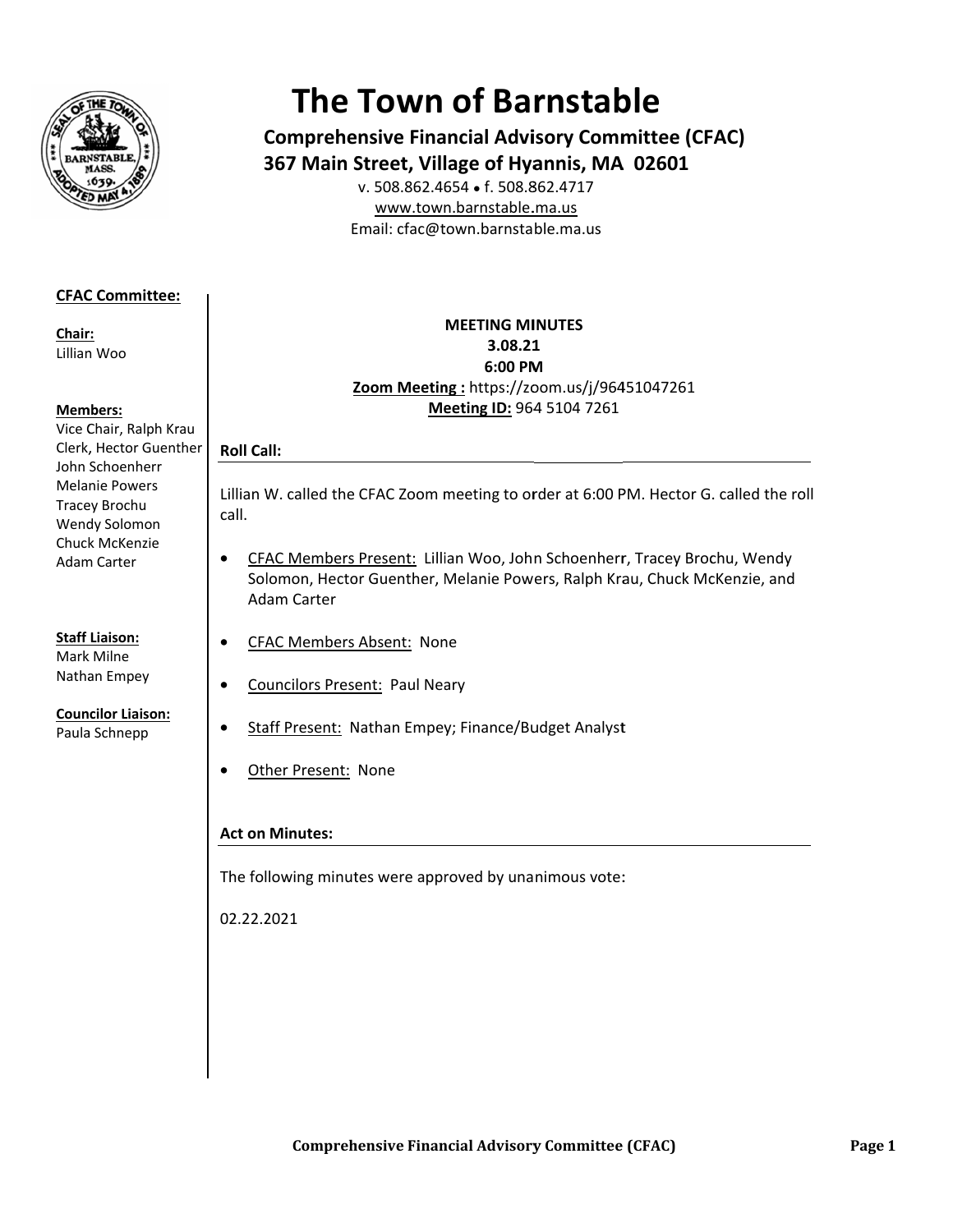#### **Public Comments:**

None

#### **Correspondence:**

Lillian W. introduced the two new committee members: Chuck McKenzie and Adam Carter. Adam C. noted he's been living on Cape Cod for about two years working at the Marine & Biology Laboratory as Director of Research and Administration Operations. Adam C. noted he has about ten years of non-for-profit financial services experience, and he join the committee as an opportunity to give back to the community. Chuck M. noted he's been living in Massachusetts for about ten years. He has forty years of investment management and financial services experience, but is now semiretired.

Councilor Paul N. noted he that everything the committee does is very much appreciated. Councilor Paul N. noted we're in a time right now that we are going to have some financial pressure, financial burdens, and needed financial solutions. Councilor Paul N. noted the committee is at the heart of this endeavor to vet out all the different possibilities to make this affordable, and really appreciate all that you do.

#### **Staff Report:**

None

#### **Old Business:**

None

#### **New Business:**

Lillian W. introduced the FY 2022 Capital Improvement Plan, which is now being printed. Lillian W. noted as per previous years, the committee is to look at the total plan, and that we do not recommended for or against specific projects. Lillian W. noted the CFAC subcommittee can decide if you would like to meet again to review the Town Manager's recommendations. Lillian W. noted FY 2022 total capital plan requests are \$107 million, FY22-26 Enterprise Funds total capital requests are \$124.9 million, General Fund request are \$204.9 million and CWMP \$144 million. Lillian W. noted on page 43 is Town Manager's recommendations for FY22 totals \$53 million. Lillian W. noted of the total \$53 million recommendations, \$17.7 million comes from the General Fund, and is allocated \$4 million from the Capital Trust Fund, \$11 million from bonds, \$2.3 million from General Fund reserves, and \$354k from Grants. The Enterprise Fund CIP projects for FY22 are \$35 million, with \$2.3 million is coming from reserves and \$32 million from bonds. Lillian W. noted the airport capital of \$26.8 million is funded a 100% from grants. Hector G. asked if \$27 million of the total Enterprise Funds \$35.2 million is funded with non-town funds? Ralph K. noted all Enterprise Fund recommended projects are with non-town funds.

Lillian W. noted a lot of the Town Manager recommended projects include previously proposed projects from last year. Lillian W. noted some of these projects are for economic development, infrastructure, high usage assets, public safety, and will receive outside funding. Lillian W. asked Ralph K. if the CFAC Capital Subcommittee would like to meet again and add anything to the original Capital Improvement Plan Report? Ralph K. noted that would be up to the subcommittee to meet. Tracey B. suggested we should meet one more time to make sure we all agree with everything. Wendy S. responded she is fine meeting again and flushing out the facts. Hector G. asked Ralph K. do you feel like the subcommittee recommendations were heard and/or is the Town Manager recommending anything the subcommittee opposed? Ralph K. responded that CFAC cannot recommend projects and that we can only offer our pros and cons on the projects and whether those projects have merit. Ralph K. noted our report is already in the hands of Town Council.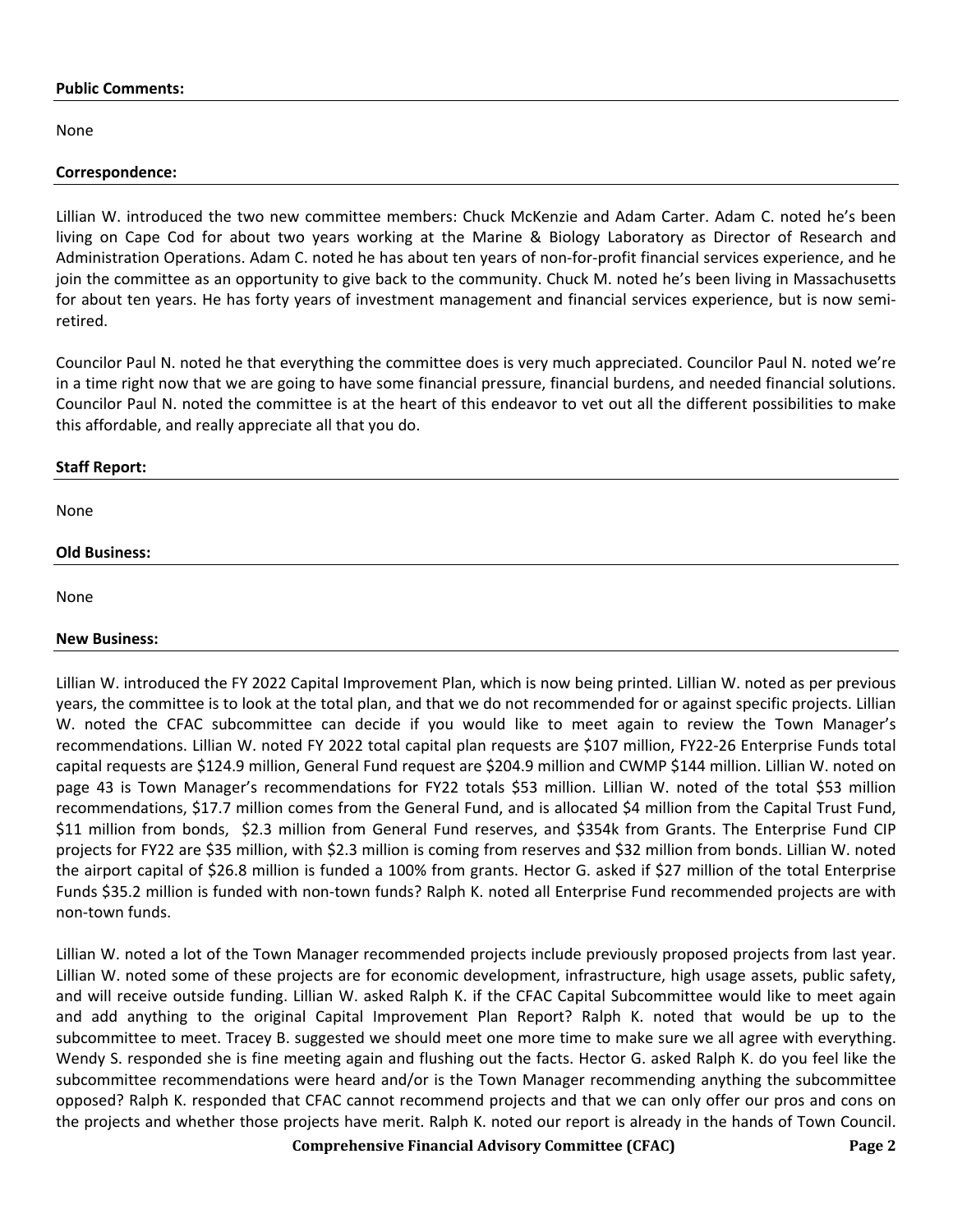Wendy S. noted it would be good to review the Town Manager Recommendations. Lillian W. suggested a tentative meeting for the subcommittee on Saturday March  $20<sup>th</sup>$ .

#### **Matters not reasonably anticipated by the chair:**

Lillian W. opened discussion to the committee on the three sewer assessment ordinance meetings conducted by the Town Manager, Finance Director, and Director of Public Works on February 25<sup>th</sup>. Lillian W. noted 150 residents participated on Zoom and Facebook, and 2,000 watched it on Channel 18. Wendy S. noted she attended the first meet and sent a notice around to members of a Facebook Group Cotuit Connections. Wendy S. noted it's kind of a hit or miss from Cotuit because they are not getting hooked up to sewer. Hector G. noted financial prudence is very crucial from Town Council and Town Administration. Wendy S. noted the feedback from others is really negative about the sewer project because they can't get hooked up. Wendy S. noted the response is that they are paying for it but not directly benefiting from it, and that it would be good to highlight to them the effects on drinking water over time. Lillian W. noted she attended the 2 o'clock meeting and that the primary focus was on the sewer assessment, and that everybody who attended asked a lot of questions that were not question either on the sewer assessment or the amount of the proposed assessment. Lillian W. noted the questions were more focused on the equity and when it is going to take place. Ralph K. noted he attended the 2 o'clock and that it was well done and Lynne Poyant did an excellent job of moderating. Ralph K. noted the takeaway is that there is still a misconception from people in the Hyannis area already on sewer who believe they already paid for sewer over time, but a lot of the money did come from Federal funds. Ralph K. noted the other misconception is that the \$1 billion is for the entire town versus the 12,000 dwellings, and that there is still the issue that 17,000 residents are not in the program, but are going to be asked through a debt exclusion to make a contribution. Ralph K. noted this goes with Wendy S. comments that they are paying but not getting. Tracy B. noted she was on the 7 o'clock session and that the Town Manager and Finance Director did a good job, but we still need to get more information out to people. Tracey B. noted there are not a lot of residents getting hooked up, but a lot want to get hooked up. Councilor Paul N. noted he listened to all three meetings throughout the day, and the questions progressively grew throughout the day. Councilor Paul N. noted that it is going to be a heavy lift, if we ask property owners to vote for a debt exclusion, and that it is going take educating the residents of the town about benefits such as fire, police, and education. Councilor Paul N. noted just recently we have been handed another lawsuit to the town. Ralph K. asked is this addition to the Conservation Law Foundation (CLF)? Councilor Paul N. responded yes. The additional lawsuit is from Lopes and Julius, it has just come, so in and the pressure is on. Councilor Paul N. noted we need to come up with a solution, not so much those that are getting hooked up, but those not getting hooked up will need convincing. Lillian W. noted this primary discussion was for the community to discuss the sewer assessment because that is coming to Town Council in April. Lillian W. noted the property tax override is further down the road. Hector G. wanted to give a shout out to Lynne Poyant for preparing the Barnstable Weekly news letter. Hector G. noted we've talked about the need to do more publicity and engage the community more. Hector G. noted the Barnstable Weekly from last Friday's March 5<sup>th</sup> includes pages that discuss the Comprehensive Wastewater Management Plan (CWMP), which it lists 75 presentations that have been made since 2016. Hector G. asked Councilor Paul N. what more can be done by the town to convince the 17,000 residents that are not being hooked up in the first thirty years? Councilor Paul N. noted he agreed completely and the whole process of rolling this out. If the debt override does not go through, then collectively we'll have to figure where the cuts would have to come. Councilor Paul N. noted he's not an advocate of selling something using a stick, but is it fair to put up certain services to be eliminated? Councilor Paul N. noted it is going to take a year and make the debt exclusion override the topic of every discussion. Councilor Paul N. asked how to do we sell the benefits? Ralph K. noted if you go back a decade, a former CFAC member Bob Ciolek and I would go through the entire town and visit the civic associations for five weeks. In the end, 80% of the ballot box was against the sewer program because they weren't going to get hooked up. Ralph K. noted you have to put a hook out there, and at some point in time their investment through taxes will eventually give the residents a piece of pipe. Councilor Paul N. responded in reality it is not going to happen, so how do you build value? Councilor Paul N. noted we're looking at a plan that could go over three or five decades, but the numbers are jaw dropping. Councilor Paul N. noted we already spent \$23 million on cleaning up our water supply in Hyannis, and that is only two-thirds of the water system. John S. noted he thinks it is going to be very hard in that the issues are really going to come down to a social